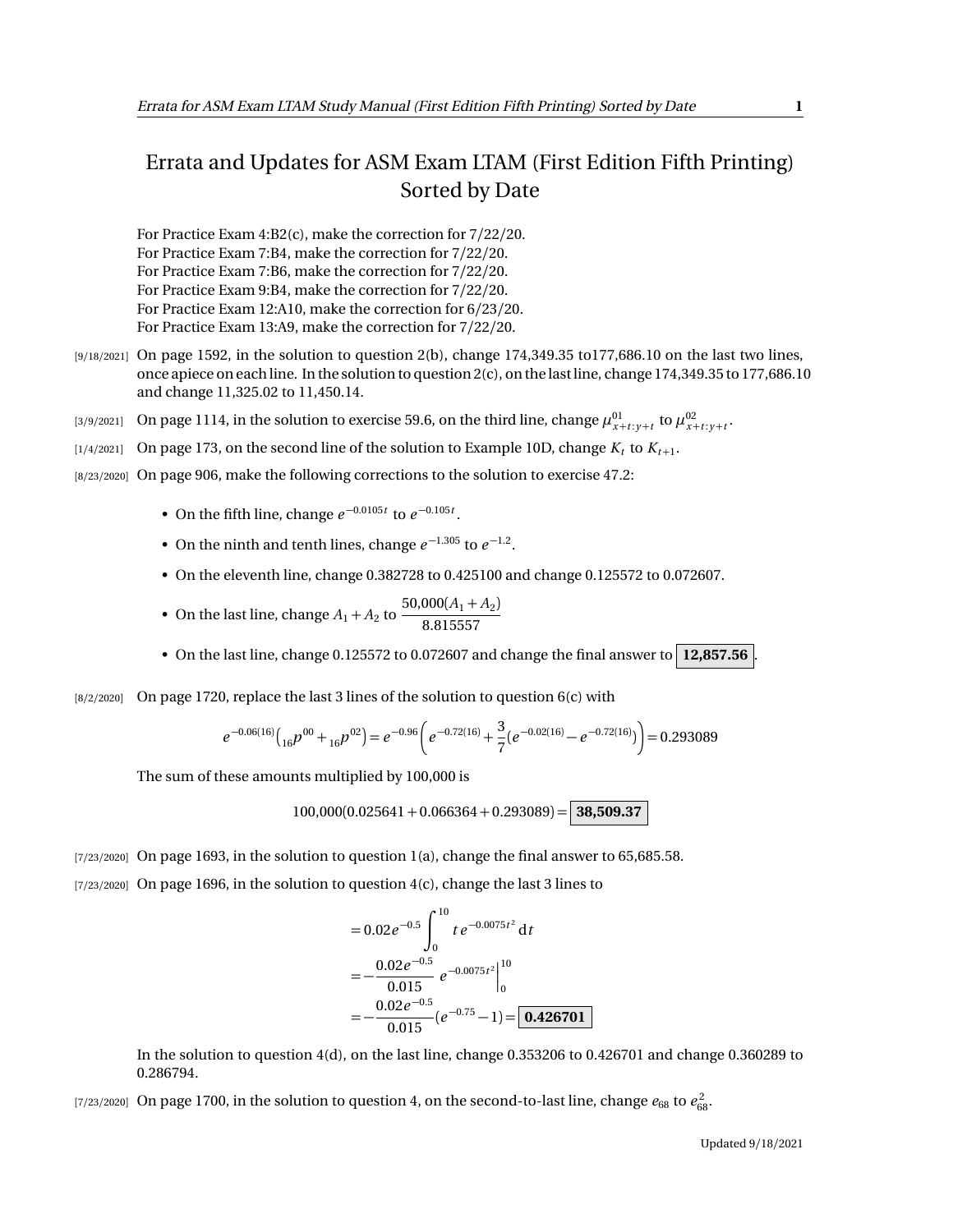- [7/23/2020] On page 1701, in the solution to question 9, change the answer key to **(A)**. Also change the answer key on page 1699 accordingly.
- [7/23/2020] On page 1708, in the solution to question 6(c), on the second-to-last line, change *s* 329.72 to 2329.72.
- [7/23/2020] On page 1716, replace the last 3 lines of the solution to question 2(c) with

Linearly interpolating between  $l_{94}$  and  $l_{95}^-$ ,

$$
\frac{25,094.3 - 24,834.6}{25,094.3 - 21,569.9} = 0.07369
$$

The third quartile of survival time is **54.07369** .

- [7/22/2020] On page 1147, in the solution to exercise 60.39, on the first line, change <sub>10|10</sub> $q_{30:40}$  to <sub>10|10</sub> $q_{30:40}$ .
- [7/22/2020] On page 1286, in the solution to exercise 68.25, on the first line, replace "eq:VarSnextrap" with "(68.6)".
- [7/22/2020] On page 1291, on line 5 of the second paragraph, change "survival survivals" to "survival probabilities".
- [7/22/2020] On page 1339, replace the solution to exercise 70.18 with

We need to calculate the probability of retirement at each age. From the wording of the retirement probabilities, we are given independent associated single decrements that happen one after the other. So we calculate probability of survivors to age 63, multiply that by 10% to get retiree count, subtract that, and then do the same at age 64. In the following table, all  $l_x$  and  $q_x$  are from the Standard Ultimate Life Table, and "non-retirement probability" is the probability of survival to the indicated age and not retiring at that age.

| Age                        | Survivorship<br>probability                                  | Retirement<br>probability | Non-retirement<br>probability                               |
|----------------------------|--------------------------------------------------------------|---------------------------|-------------------------------------------------------------|
| $\boldsymbol{\mathcal{X}}$ | $x_{-45}p_{45}^{(\tau)}$                                     | $x-45 q_{45}^{(r)}$       |                                                             |
| 63                         | 95,534.4<br>$l_{63}$<br>99,033.9<br>$l_{45}$<br>$= 0.964664$ |                           | $0.1(0.964664) = 0.096466$ $0.964664 - 0.096466 = 0.868197$ |
| 64                         | $0.868197p_{63} = 0.868197(1 - 0.004730)$<br>$= 0.864091$    |                           | $0.1(0.864091) = 0.086409$ $0.864091 - 0.086409 = 0.777682$ |
| 65                         | $0.777682p_{64} = 0.777682(1 - 0.005288)$<br>$= 0.773569$    | 0.773569                  |                                                             |

The annual payment under the pension is  $(10)(0.02)(100,000) = 20,000$  before reduction for early retirement.

We use the values of  $\ddot{a}_x$ ,  $x = 63,64,65$  found in the Standard Ultimate Life Table for the retirement annuity values. The following table lists the factors we use:

| Age | Reduction<br>Factor | Retirement<br>Probability | ä.      | Discount<br>Factor |
|-----|---------------------|---------------------------|---------|--------------------|
| 63  | 0.8                 | 0.086820                  | 14.1151 | $1/1.05^{18}$      |
| 64  | 0.9                 | 0.077768                  | 13.8363 | $1/1.05^{19}$      |
| 65  | 1.0                 | 0.773569                  | 13.5498 | $1/1.05^{20}$      |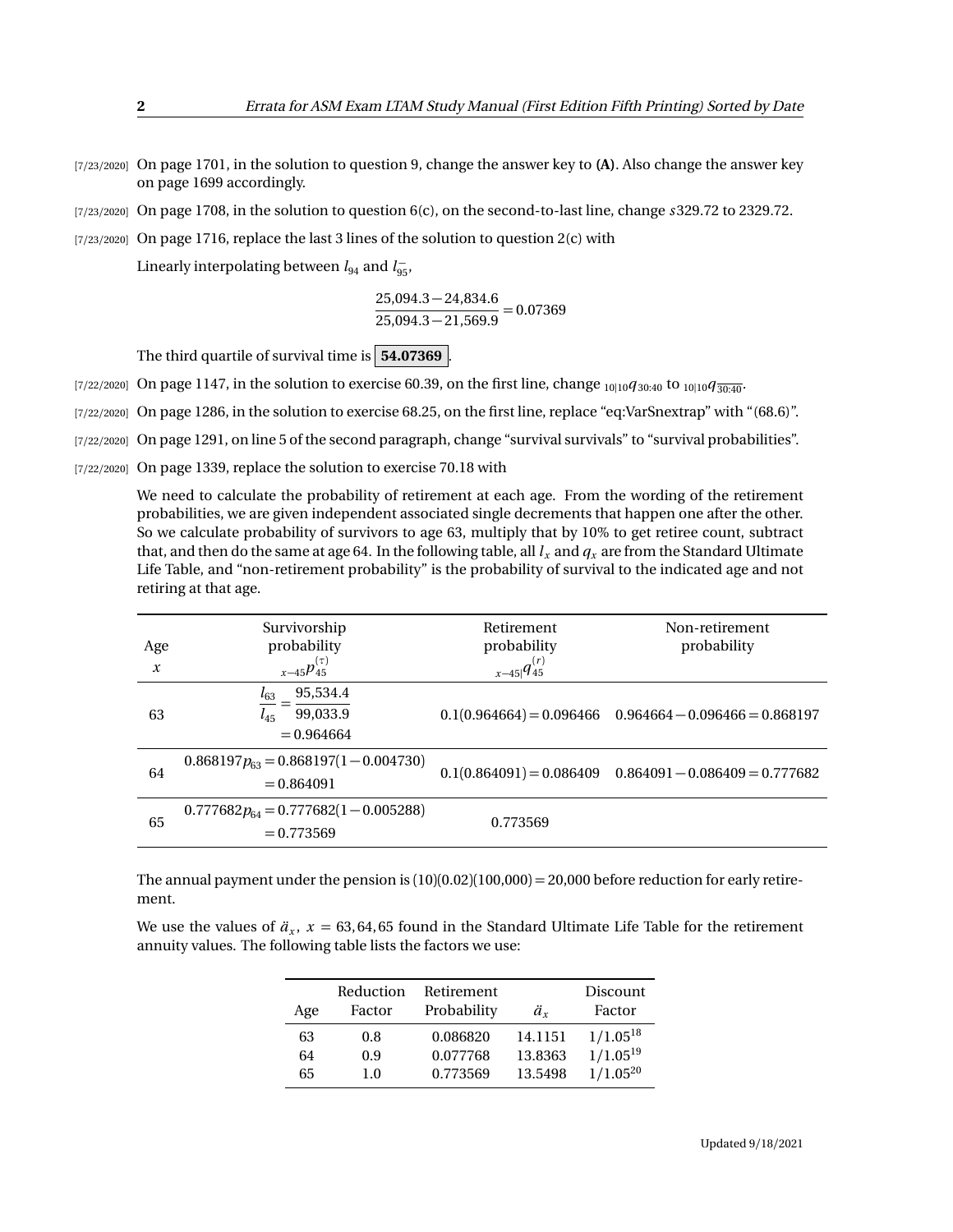The expected present value of the retirement benefit is

 $20,000 \Big( \frac{(0.8)(0.096466)(14.1151)}{1.0519}$  $\frac{(6466)(14.1151)}{1.05^{18}} + \frac{(0.9)(0.086409)(13.8363)}{1.05^{19}}$  $\frac{(6409)(13.8363)}{1.05^{19}} + \frac{(0.773569)(13.5498)}{1.05^{20}} = 96,577.88$ 

[7/22/2020] On page 1349, in exercise 71.3, replace (iii) with

The expected amount of money that the plan will pay during the year for exit benefits is 10,105.

[7/22/2020] On page 1409, in exercise 75.8, change 0.002*k* to 0.002*j*.

[7/22/2020] On page 1481, in question 2(c), change 26 to 16.

 $[7/22/2020]$  On page 1499, in question 20(i), change "years" to "year".

[7/22/2020] On page 1510, in question 4(b), on the third line, change "1.3" to "1.2".

 $[7/22/2020]$  On page 1511, in question 6(b), delete ",using i=0.06". In question 6(f), change "It" to "it".

 $[7/22/2020]$  On page 1530, in question 4(e), change "(c)" to "(d)".

 $[7/22/2020]$  On page 1561, in the schematic diagram, change "4" in the Dead box to "3".

- $_{[7/22/2020]}$  On page 1565, in question 9, change the headings in the table from  $d_j, x_j, u_j$  to  $n_j, d_j, w_j$  respectively.
- [7/22/2020] On page 1609, on the last line of the page, change "MLC" to "LTAM".
- [7/22/2020] On page 1615, in the solution to question 2(a), on the first line, change  $-26\ddot{a}_{55}$  to  $-16\ddot{a}_{55}$ . In the solution to question 2(b), change the last two lines to

 $258.2065 - 15.57760G = 0$ 

so  $G = 16.5755$ 

- [7/22/2020] On page 1627, at the end of the solution to question 2(a), delete the stray "S".
- $[7/22/2020]$  On page 1628, in the solution to question 3(b), change the last two lines to

 $1000(8.10782) + (x - 1000)(8.10782 - 7.9555) = 7955.5 + 0.1523x$ 

The total EPV is  $14,321.1 + 2.7562x$ . Equating to 17,599.7, we get  $x = 1189.5$ .

[7/22/2020] On page 1629, in the solution to question 4(c), remove the framed shaded box from 9.9409 and add the following line after that line:

$$
10,000_{2}|\ddot{a}_{66}=\boxed{99,409}
$$

[7/22/2020] On page 1653, replace the solution to question 6(b) with

The EPV at age 65 of the life annuity-due is  $137,315.6\ddot{a}_{65} = 137,315.6(13.5498) = 1,860,600$ . Discounting to age 35,

$$
1,860,600_{30}E_{35} = 1,358,999(0.61069)(0.35994) = |408,982|
$$

[7/22/2020] On page 1660, replace the solution to question 19 with

We need to calculate the present value of exit benefits. Three times salary is 180,000.

$$
\frac{180,000q_{40}}{(1+i)^{0.5}} = \frac{180,000(0.000527)}{1.05^{0.5}} = 92.57
$$

The normal contribution is

62,537 
$$
v p_{40}
$$
 + 92.57 - 55,647 = 62,537  $\bigg( \frac{1 - 0.000527}{1.05} \bigg)$  + 92.57 - 55,647 = 3973 (D)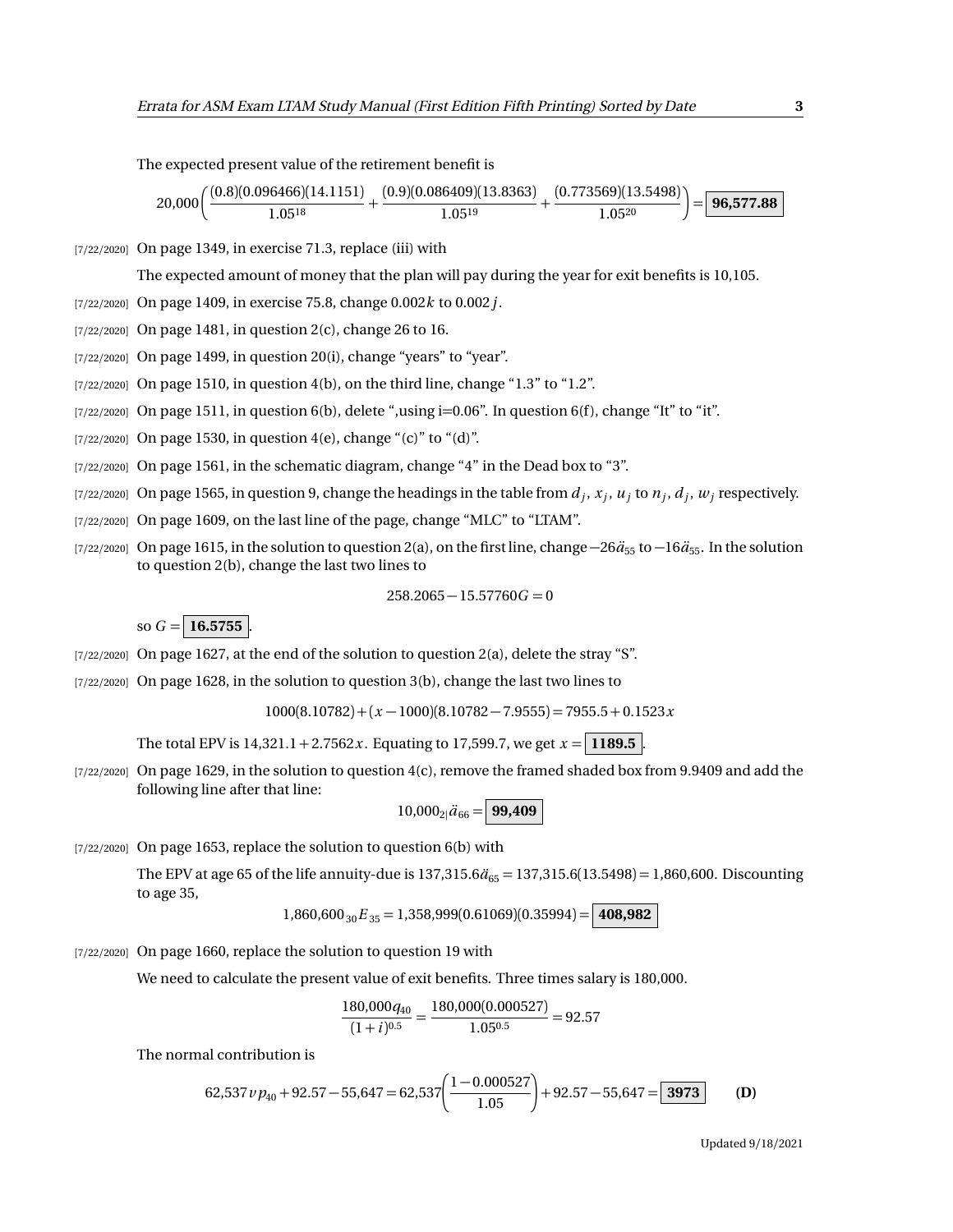- $[7/22/2020]$  On page 1663, in the solution to question 5(a) and 5(b), change 3195.1 to 319.51 in the two places it appears.
- [7/22/2020] On page 1669, in the solution to question 14, replace the answer key **(D)**with **(C)**. Also correct the answer key on page 1666.
- [7/22/2020] On page 1670, in the solution to question 17, replace the answer key **(E)** with **(B)**. Also correct the answer key on page 1666.
- $[7/22/2020]$  On page 1687, in the solution to question 6:
	- In part (a), on the second displayed line, change 17,295.00 to 16,491.72.
	- In part (c), on the third line from the end, change  $0.03(120,178.6)$  to  $0.03(20,178.6)$ .
	- Replace the solution to part (d) with

As calculated in part (b), annual benefit accrual with projected career average is 2605.36. With 35 years of service, the annual pension is  $25(2605.36) = 65,134$ . Final salary is  $100,000(1.025^{19}) =$ 159,865. The replacement ratio is 65,134*/*159,865 = **0.4074** .

- [7/22/2020] On page 1691, in the solution to question 13, on the second and seventh lines, change 0.37135 to 0.36135.
- [7/21/2020] On page 464, in the solution to exercise 23.19, 4 lines before the end, change  $\ddot{a}_{67:2}$  to  $\ddot{a}_{67:3}$ .
- [ $7/21/2020$ ] On page 508, in the solution to exercise 26.14, on the second line, change  $-0.2$  to  $-0.02$ . On the third line, change 0.2 to 0.02.
- [7/21/2020] On page 595, on the first line of Example 32A, add "insurance" after "endowment".
- [7/21/2020] On page 601, on the second-to-last line of exercise 32.17, add "insurance" after "endowment".
- [7/21/2020] On page 648, in the solution to exercise 35.15, on the last line, change **(AD)** to **(A)**.
- $[7/21/2020]$  On page 713, in the solution to exercise 39.1, three lines before the end, change the numerator of the fraction from  $0.864048 - 746876^2$  to  $0.746876 - 0.864048^2$ . And change the final answer from  $0.000259$ to 0.00259.
- [7/21/2020] On page 745, in exercise 40.60(b), on the second line, change "annual net premium" to "net level annual premium".
- $[7/21/2020]$  On page 758, in the solution to exercise 40.41, replace the last line with

$$
_{19}V = \frac{176.4470 + 5.288}{1.05} - 6.78 = \boxed{166.30}
$$

[7/21/2020] On page 776, in the solution to exercise 41.15, replace the last displayed line with

<sup>15</sup>*V* mod = 235.24 − (7.0638)(4.5268) − (6.5586)(11.5331) = **127.62**

[7/21/2020] On page 857, in exercise 46.1, all annuities should be continuous. Therefore the question should read

A Markov chain has three states: Healthy (0), Sick (1), and Dead (2). Movement between states follows the Sickness-Death model and  $i = 0.05$ .

A 10-year deferred continuous whole life annuity on a healthy person age 55 pays 10,000 per year starting at age 65 as long as the annuitant is alive. Premiums are payable continuously for 10 years as long as the annuitant is healthy.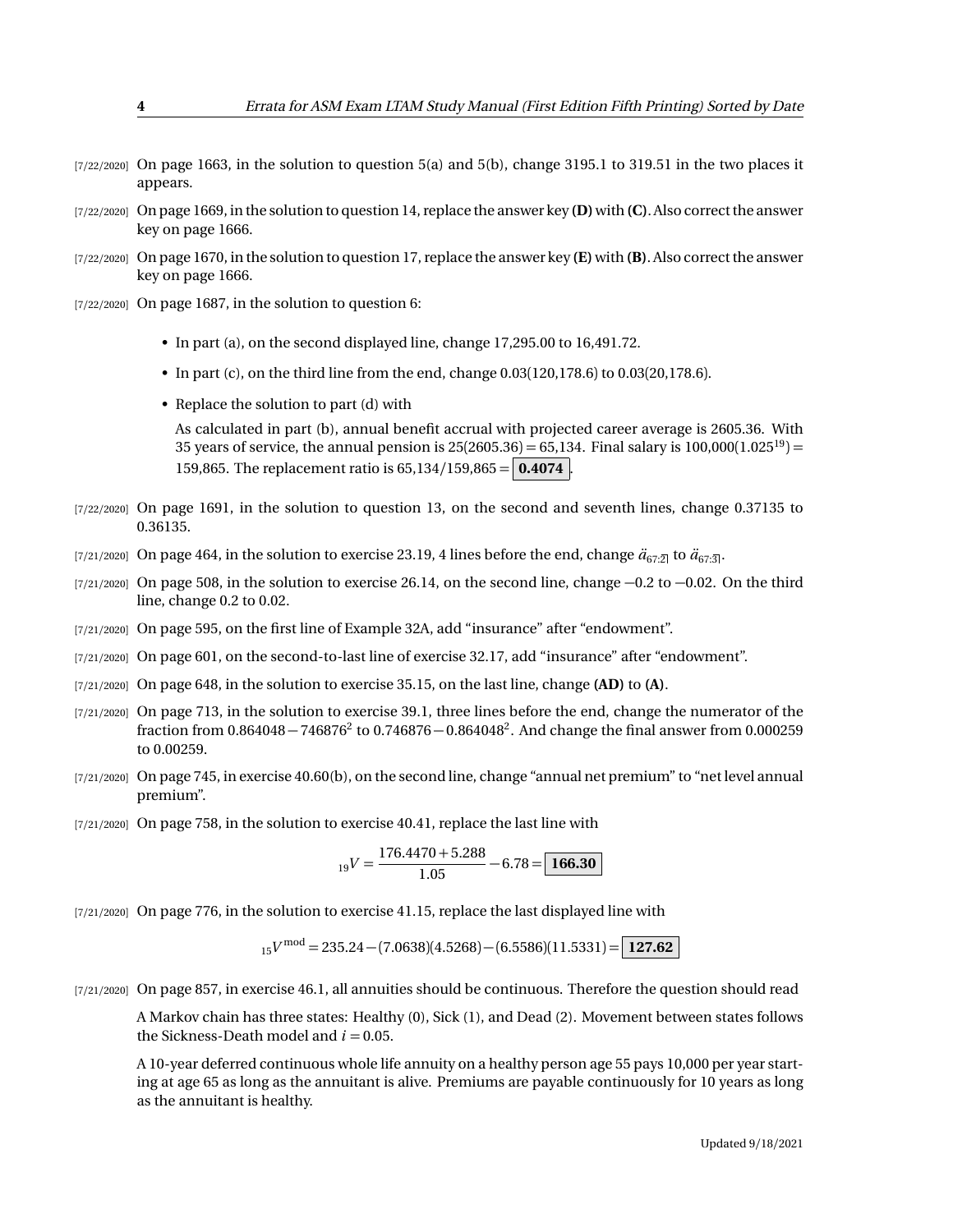Calculate the annual net premium.

- $[7/21/2020]$  On pages 868–869, in the solution to exercise 46.1, all annuities should be continuous. Replace every  $\ddot{a}$ with  $\bar{a}$ . There are six  $\ddot{a}$ s.
- [7/21/2020] On page 886, after the third line of the solution to Example 47E, add:

Reentry to state 2 is possible by first going to state 1 and then to state 0, so  $\bar{A}^{22}_{x+t}$ , the EPV of an insurance that pays 1 upon reentry to state 2, is not 0. However,  $\mu_{x+t}^{02} = 0$ , so this does not affect the final formula.

On the fourth line, change  $\mu_{x+t}^{02} (1 - \bar{A}_{x+t}^{02})$  to  $\mu_{x+t}^{02} (1 + \bar{A}_{x+t}^{22} - \bar{A}_{x+t}^{02})$ .

- [7/21/2020] On page 887, on the third line of Example 47F, change "if the accelerated death benefit was not used," to "if the insured was never chronically ill;".
- [7/21/2020] On page 972, in exercise 50.1, on the second line, change  $_4p_{50}^1$  to  $_4p_{50}^{\prime(1)}$ . On the third line, change  $_4p_{50}^2$  to  $_4p_{50}^{\prime(2)}$ . In exercise 50.2, on the fourth line, change  $p_x^2$  to  $p_x^{\prime(2)}$ .
- [7/21/2020] On page 1002, on the second line of the solution to Example 52D, replace the clause after the semicolon with

in the absence of decrement 1, 30% of the population at time 0 is decremented at time 1 by decrement 2.

- [7/21/2020] On page 1067, in the solution to exercise 56.16, on the second line, change  $_5p_{\overline{90:90}}$  to  $_5q_{\overline{90:90}}$ .
- [7/21/2020] On page 1097, in exercise 58.16(ii), change  $i = 0.05$  to  $\mu = 0.05$ .
- [7/20/2020] On page 1, on the first line of the first bullet, change "emphsurvival" to "*survival*".
- [7/20/2020] On page 97, in the solution to exercise 6.16, on the first line, change "between 21" to "between 20".
- $[7/20/2020]$  On page 102, on the last line of the solution to exercise 6.30, delete " $\sigma$ 5 = ".
- [7/20/2020] On page 192, in exercise 11.6, change (i) to  $\mu_{x+t} = \alpha/(100 (x + t))$ ,  $t ≥ 0$ .
- [7/20/2020] On page 227, in the solution to exercise 12.18, split the last line into two, putting "Answer ..." on the second line.
- [7/20/2020] On page 302, in the solution to exercise 15.16, on the second line, change the exponent on  $\left(\frac{40-t}{40}\right)$  from 0.5 to 0.3.
- $_{\rm [7/19/2020]}$  On page 921, two lines below equation (48.6), change " $t^{\rm th}$  year" to " $k^{\rm th}$  year".
- [7/19/2020] On page 993, in the solution to exercise 51.6, on the first line, change  $_3p_0^{\prime(j)}$  to  $_2p_0^{\prime(j)}$ .
- [7/19/2020] On page 1518, in question B1(iii), change 10,000,000 to 100,000.
- [7/19/2020] On pages 1660–1661, replace the solution to question 1(b)–(c) with
	- (b)  $_2p_{40}$  in Standard Ultimate Life Table is  $l_{42}/l_{40} = 99,229.8/99,338.3$ . In your table,  $\mu$  is 0.0001 lower, so

$$
{}_{2}p_{40} = \left(\frac{99,229.8}{99,338.3}\right) e^{0.0001(2)} = 0.999108
$$

Select mortality is that probability raised to the 0.8, or 0.999108<sup>0.8</sup> = 0.999286. Working backwards from  $l_{42}$ , we get  $l_{[40]} = 99,448.3/0.999286 =$  **99,519.4** 

(c) It's easier to work with annuity factors than directly with premium factors. Note that  $d = 1 - v =$ 0.05.

$$
\ddot{a}_{[41]+1} = \frac{1}{P_{[41]+1} + d} = \frac{1}{0.003 + 0.05} = 18.86792
$$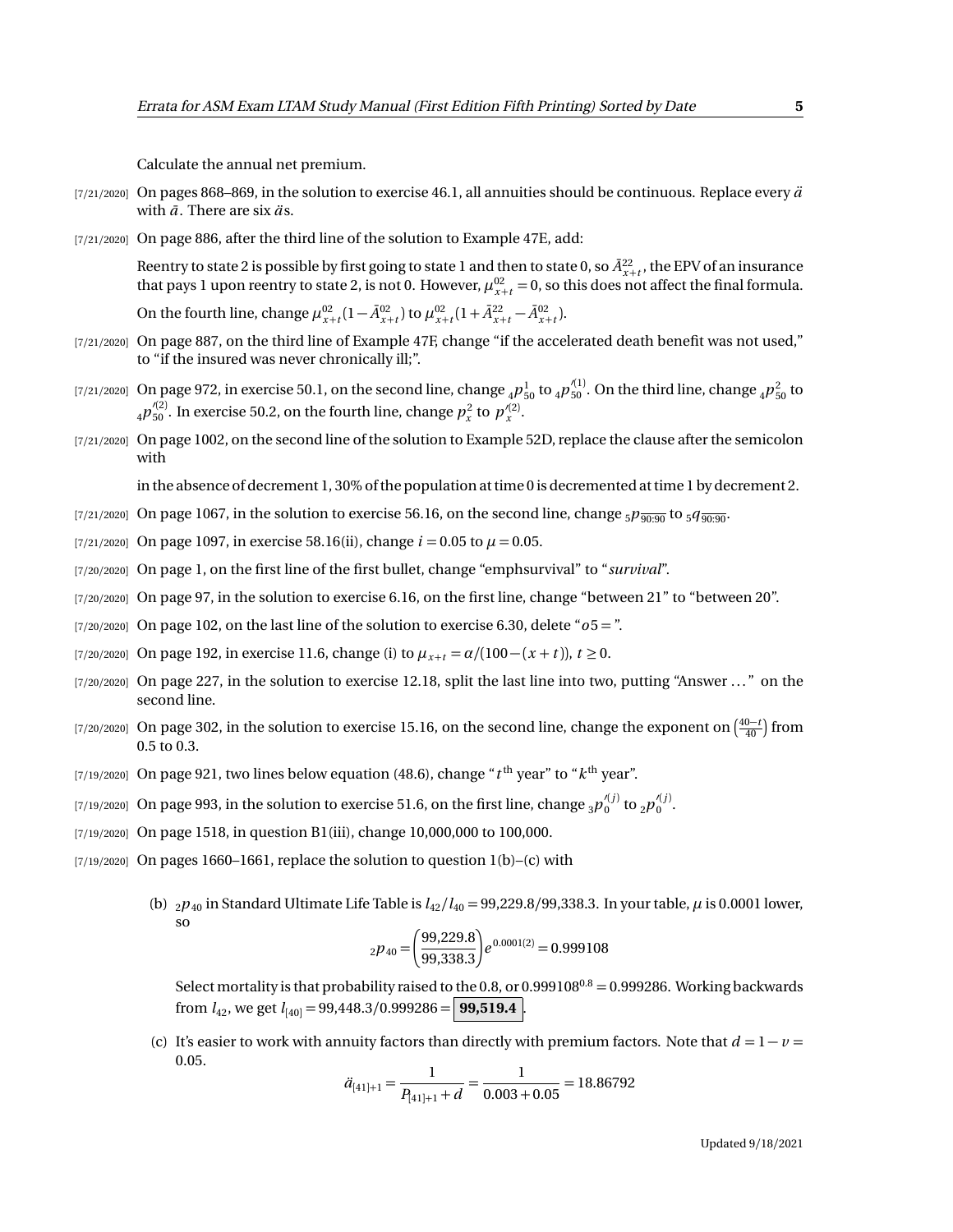Do recursion to 43, then to 42, then to  $[40]+1$ .

$$
p_{[41]+1} = (p_{42}^{\text{SULT}} e^{0.0005})^{0.8} = ((1 - 0.000608)e^{0.0001})^{0.8} = 0.999594
$$
  
\n
$$
\ddot{a}_{43} = \frac{\ddot{a}_{[41]+1} - 1}{v p_{[41]+1}} = \frac{17.86792}{0.95(0.999594)} = 18.81599
$$
  
\n
$$
p_{42} = p_{42}^{\text{SULT}} e^{0.0001} = (1 - 0.000608)e^{0.0001} = 0.999492
$$
  
\n
$$
\ddot{a}_{42} = 1 + v p_{42} \, \ddot{a}_{43} = 1 + (0.95)(0.999492)(18.81599) = 18.86611
$$
  
\n
$$
p_{[40]+1} = (p_{41}^{\text{SULT}} e^{0.0001})^{0.8} = ((1 - 0.000565)e^{0.0001})^{0.8} = 0.999628
$$
  
\n
$$
\ddot{a}_{[40]+1} = 1 + (0.95)(0.999628)(18.86611) = 18.91613
$$
  
\n
$$
P_{[40]+1} = \frac{1}{\ddot{a}_{[40]+1}} - d = \frac{1}{18.91613} - 0.05 = \boxed{0.002865}
$$

[7/9/2020] On page 1367, in the solution to exercise 72.5, on the third line, the fraction should be inverted; change 1.04  $\frac{1.04}{1.005(1.05)}$  to  $\frac{1.005(1.05)}{1.04}$  $\frac{1.04}{1.04}$ .

- [7/6/2020] On page 1348, on the fourth line after Table 71.1, delete "to" between "may" and "use".
- [7/6/2020] On page 1350, in exercise 71.5, add the following statement after (v):

(vi) There are no exits from the pension plan within the first 10 years of service.

[6/26/2020] On page 1276, exercise 68.12 is missing answer choices. Add the following line at the end:

(A) 10 (B) 12 (C) 15 (D) 17 (E) 18

- $_{[6/23/2020]}$  On page 1167, in the solution to exercise 61.1, remove the comma after  $v^5$  on the first line. On the fifth line, change  $a_{30:40:\overline{10|}}$  to  $a_{30:40:\overline{5|}}$  and  $_{10}E_{30:40}a_{35:45}$  to  $_{5}E_{30:40}a_{35:45}$ .
- $[6/23/2020]$  On page 1554, in question 10, on the second line from the end, change  $_0V = 2711.75$  to  $_0V = 0$ .
- [6/23/2020] On page 1701, in the solution to question 10, delete the second sentence "The initial reserve. . . ".
- [6/23/2020] On page 1856, in the solution to question B6(a), on the third line, change "item" to "items". On page 1857, in the solution to question B6(b), on the third line, replace  $p_{65}^{(d)}$  with  $p_{65}^{\prime(d)}$ . Replace the solution to question B6(c) with

$$
NPV = \Pi_0 + \frac{\Pi_1}{1+r} + \sum_{k=2}^{\infty} \frac{\Pi_k}{(1+r)^k} = 8860
$$

with  $\Pi_k$  being the  $k^\text{th}$  component of the profit signature.  $\Pi_k$  is the profit in year  $k$  per policy issued, while Pr*<sup>k</sup>* is the profit per policy in year *k* per policy in force at the beginning of year *k*, so

$$
\Pi_{k} = \begin{cases} \Pr_{k} & k = 0, 1\\ \sum_{k=1}^{(\tau)} p_{65}^{(\tau)} \Pr_{k} & k \ge 2 \end{cases}
$$

so

NPV = Pr<sub>0</sub> + 
$$
\frac{Pr_1}{1+r}
$$
 +  $\sum_{k=2}^{\infty} k-1 p_{65}^{(\tau)} \frac{Pr_k}{(1+r)^k}$  = 8860

We want the second year profit  $Pr<sub>2</sub>$  discounted with one year of interest, plus the third year profit discounted with one year of survivorship and two years of interest, and so on, or

$$
\sum_{k=2}^{\infty} {}_{k-2}p_{66}^{(\tau)} \frac{\text{Pr}_k}{(1+r)^{k-1}}
$$

Updated 9/18/2021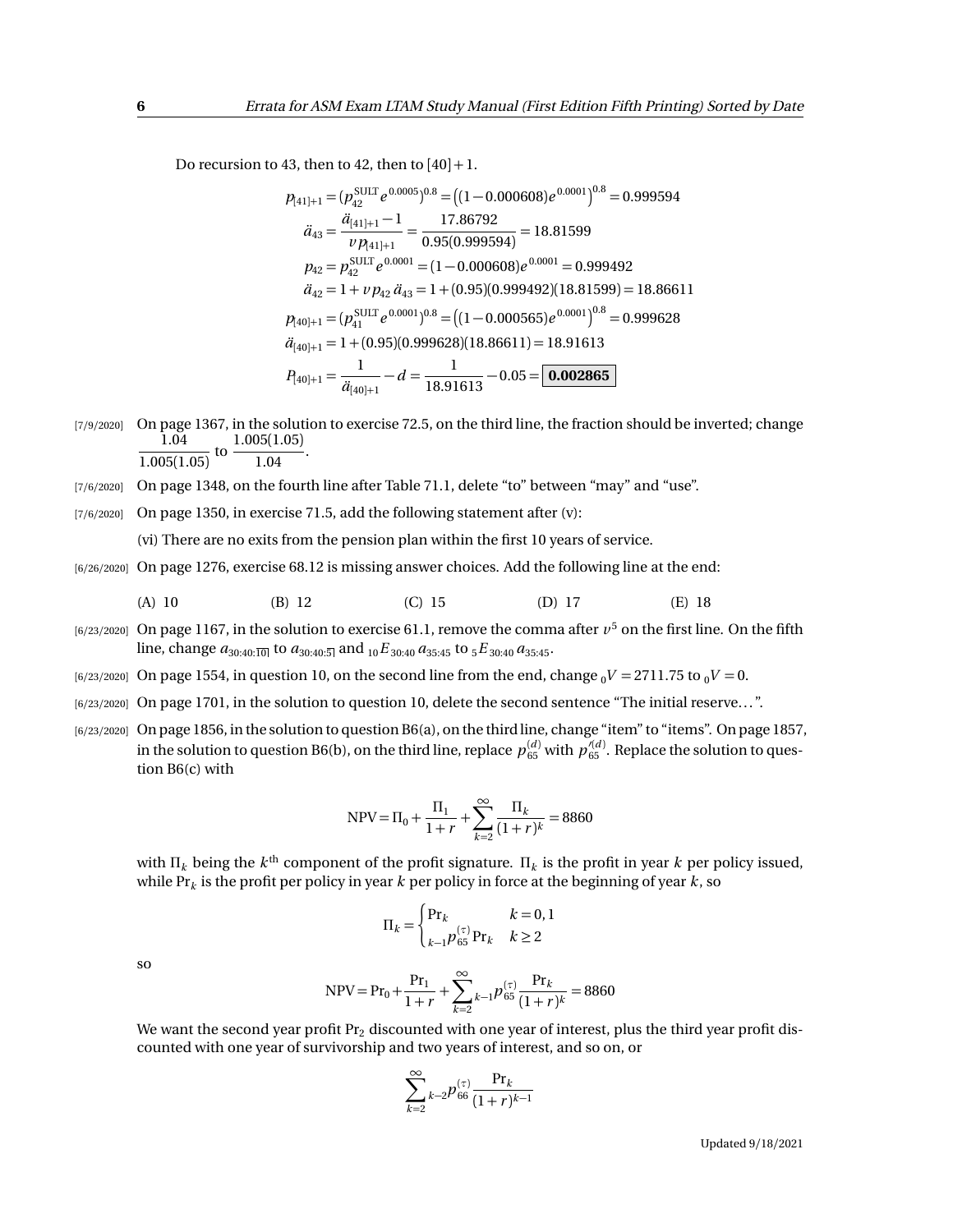Now,  $_{k=2}p_{66}^{(\tau)} = {_{k=1}p_{65}^{(\tau)}}/p_{65}^{(\tau)}.$ 

Starting with NPV, we remove Pr<sub>0</sub> and Pr<sub>1</sub> /(1 + *r*). The remainder is multiplied by 1 + *r* and divided by  $p_{65}^{(\tau)}.$  We get

$$
p_{65}^{(\tau)} = (1 - q_{65}^{\prime (d)}) (1 - q_{65}^{\prime (w)}) = (1 - 0.005324)(1 - 0.03) = 0.964836
$$
  
Answer =  $\left( 8860 - (-7500) - \frac{1095.95}{1.1} \right) \left( \frac{1.1}{0.964836} \right) = \boxed{17,515.98}$ 

[6/22/2020] On page 1128, in exercise 60.23, on the first line, add "with" between "Markov chain" and "the".

- [6/22/2020] On page 1147, in the solution to exercise 60.34, on the second line, add at the end of the sentence "if  $(y)$  dies first".
- [6/19/2020] On page 635, in the solution to exercise 34.3, on the fifth line, change 2.236 to 2.326.
- [6/5/2020] On page 899, in exercise 47.12, on the fourth line, add "if alive at that time" after "subsequent years".
- [6/5/2020] On page 899, in exercise 47.13, 2 lines from the end, delete "of".
- [6/5/2020] On page 909, in the solution to exercise 47.12, on the seventh line, delete "but we don't pay 10,000...at the end of the year."
- $_{[6/4/2020]}$  On page 896, in exercise 47.10, in statement (i), delete  $\bar{A}_{57}^{01} = 0.23645$ . In statement (ii), delete  $\bar{A}_{67}^{01} =$ 0.33642.
- [6/4/2020] On page 906, replace the solution to exercise 47.10 with

We need  $\bar{A}^{01}_x$  and  $\bar{A}^{02}_x$  for  $x = 57,67$ .  $\bar{a}^{33}_x$  is the present value of a perpetuity, so it is  $1/0.05 = 20$ . Then  $\bar{a}^{03}_{x_0}$  is the EPV of an insurance that pays 20 if and when reaching state 3, so it equals 20 $\bar{A}^{03}_{x}$ . Similarly,  $\bar{a}^{\bar{0}2}_{x} = 20 \bar{A}^{02}_{x}$ . Also,  $\bar{a}^{01}_{x} + \bar{a}^{03}_{x}$  is the EPV of a perpetuity paying 1 per year if and when reaching state 1, so  $\bar{a}^{01}_x + \bar{a}^{03}_x = 20 \bar{A}^{01}$ . And  $\bar{a}^{00}_x + \bar{a}^{01}_x + \bar{a}^{02}_x + \bar{a}^{03}_x = 20$  since it is the present value of a perpetuity. Putting this all together:

$$
\bar{A}^{01}_{x} = \frac{\bar{a}^{01}_{x} + 20\bar{A}^{03}_{x}}{20} = \frac{\bar{a}^{01}_{x}}{20} + \bar{A}^{03}_{x}
$$
\n
$$
\bar{A}^{01}_{57} = \frac{2.18}{20} + 0.16344 = 0.27244
$$
\n
$$
\bar{A}^{01}_{67} = \frac{1.59}{20} + 0.20021 = 0.27971
$$
\n
$$
\bar{A}^{02}_{x} = \frac{20 - \bar{a}^{00}_{x} - \bar{a}^{01}_{x} - 20A^{03}_{x}}{20}
$$
\n
$$
\bar{A}^{02}_{57} = \frac{20 - 11.55 - 2.18 - 20(0.16344)}{20} = 0.15006
$$
\n
$$
\bar{A}^{02}_{67} = \frac{20 - 8.21 - 1.59 - 20(0.20021)}{20} = 0.30979
$$

The net premium is

$$
P = \frac{70,000\overline{A}_{57}^{01} + 100,000\overline{A}_{57}^{02} + 30,000\overline{A}_{57}^{03}}{\overline{a}_{57}^{00}} = \frac{70,000(0.27244) + 100,000(0.15006) + 30,000(0.16344)}{11.55} = 3374.892
$$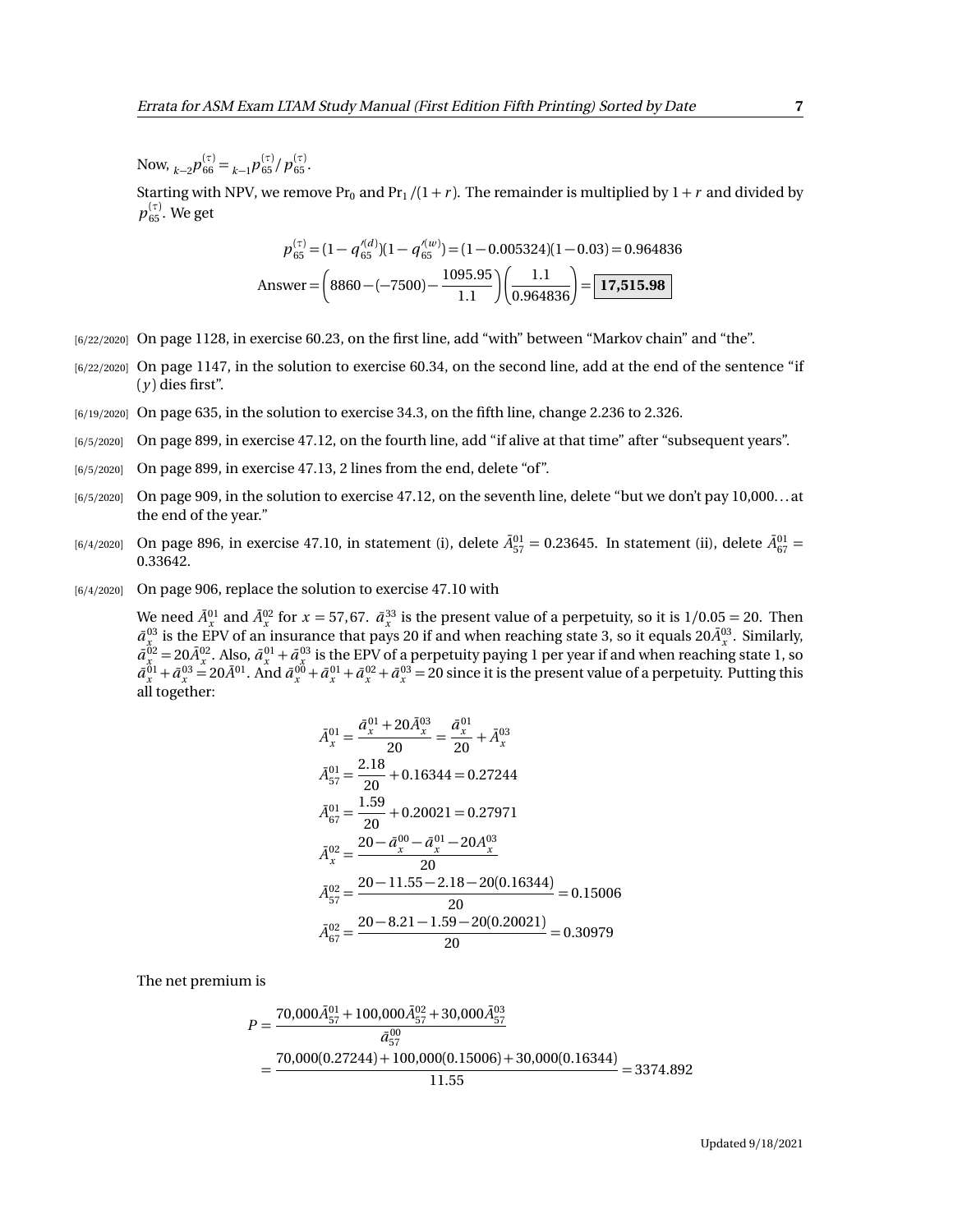The reserve at time 10 is

$$
{}_{10}V^{(0)} = 70,000\bar{A}_{67}^{01} + 100,000\bar{A}_{67}^{02} + 30,000\bar{A}_{67}^{03} - P\ddot{a}_{67}^{00}
$$
  
= 70,000(0.27971) + 100,000(0.30979) + 30,000(0.20021) - 3374.892(8.21) = 28,857.14

[6/2/2020] On page 886, replace the second sentence of the solution to Example 47E, which starts with "For  $\bar{A}^{02}_{x+10}$ ", with

The annual cost of care is not included in the equation, since a whole life insurance does not pay any annuity benefits.

- $\bar{a}^{(6/2/2020)}$  On page 887, on the third line of the page, change  $\bar{a}^{01}_{x+10}$  to  $\bar{a}^{10}_{x+10}$ .
- [6/1/2020] On page 855, in the solution to Example 46M, in part 2, change the final answer from 18,282.4 to 18,122.4. On the last line of the solution, change 18,282.4 to 18,122.4 and change 7,786 to 7,946.
- [5/18/2020] On page 707, in the solution to Example 39C, on the fourth line, change *E* to *e* .
- [5/17/2020] On page 654, in the solution to Example 36E part 2, on the fourth line, change 0.88392 to 0.77382.
- [5/13/2020] On page 632, one line above Example 34B, change 14.249 to 14.239.
- [5/10/2020] On page 541, replace the fifth line before the end of the solution to exercise 28.2 with

 $\alpha(12) = 1.00020$   $\beta(12) = 0.46651$ 

To be consistent, three lines before the end of the solution, replace 1.000197 with 1.00020 and 0.466506 with 0.46651, although the more precise values are correct.

- $_{[5/4/2020]}$  On page 1853, in the solution to question B1(c), on the second line from the end, change  $(0.95(1283.08)\nu^{0.3}-1)$ 50 to  $(0.95(1283.08)-50)v^{0.3}$ .
- $_{[5/4/2020]}$   $\,$  On page 1853, in the solution to question B2(c) on the second line, change  $_{10\frac{1}{12}}V^0$  to  $_{10\frac{1}{12}}V^{(0)}.$
- $[4/25/2020]$  On page 293, three lines after the solution to Example 15J, change " $x > n$ " to " $t > n$ " and change "between *x* and *n*" to "between *t* and *n*".
- [4/25/2020] On page 618, on the sixth and seventh lines of the solution to Example 33G, change 58.0944 to 47.3396 (once on each line).
- [4/23/2020] On page 235, in the solution to exercise 12.49, on the second line, change the first numerator 315 to 0.315. Replace the last two lines with

 $F_1 = 448.253(1.07) - 1000 = -520.370$  $F_2 = -520.370(1.069) - 500 = -1056.275$ 

The excess of expected over actual is **1056.275** .

- [4/22/2020] On page 209, on the first line of Example 12H, put a space between "that" and "*q*45".
- [4/20/2020] On page 188, in the solution to exercise 10.17, on the third line from the end, change *p*(85, 2017) to *p*(80, 2017).
- [4/19/2020] On page 732, in the box before exercise 40.10, replace the bottom two lines with

| $1000P_{68} = 34.12$     | $\ddot{a}_{68:20} = 12.294465$ |
|--------------------------|--------------------------------|
| $1000A_{68:20} = 527.14$ | $\ddot{a}_{85:3} = 2.721092$   |

[4/19/2020] On page 751, replace the solutions to exercises 40.10–40.13 with the following: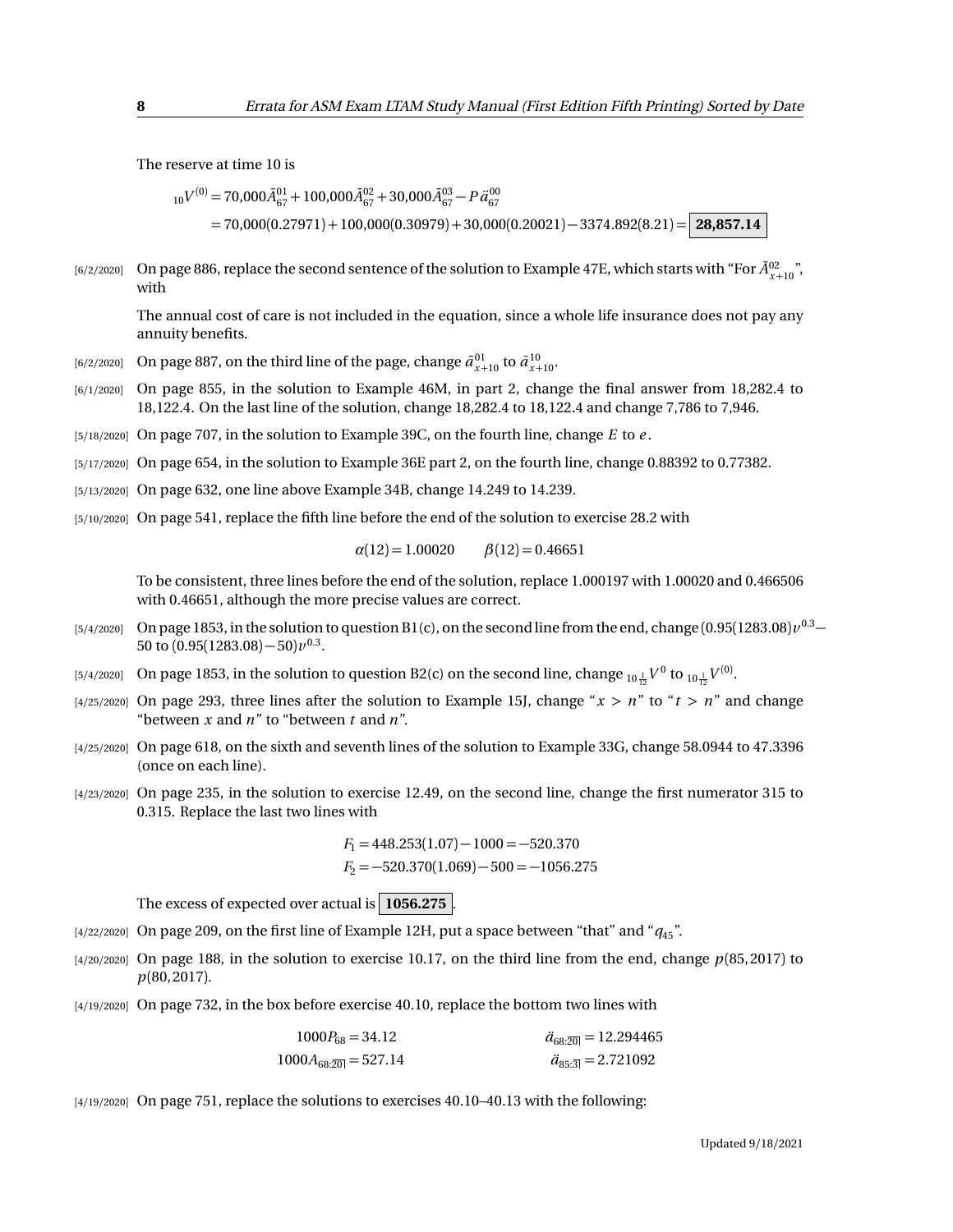40.10 Calculate this prospectively.

$$
{}_{17}V = 1000 (A_{85:3} - P_{68} \ddot{a}_{85:3})
$$
  
\n
$$
A_{85:3} = 1 - d \ddot{a}_{85:3} = 1 - \left(\frac{0.04}{1.04}\right) (2.721092) = 0.895343
$$
  
\n
$$
{}_{17}V = 1000(0.895343) - 34.12(2.721092)\left) = \boxed{\textbf{802.50}}
$$

40.11 Calculate this recursively. Even though we are using a 4% interest rate, we still refer to the Standard Ultimate Life Table to obtain mortality rates. From the Standard Ultimate Life Table, we use  $q_{68} = 0.008297$  for the first recursion and  $q_{69} = 0.009294$  for the second recursion.

$$
_1V = \frac{(34.12)(1.04) - 8.297}{1 - 0.008297} = 27.4153
$$

$$
_2V = \frac{(27.4153 + 34.12)(1.04) - 9.294}{1 - 0.009294} = \boxed{55.22}
$$

40.12 From the Standard Ultimate Life Table, we use  $q_{73} = 0.014664$  to go from  $5V$  to  $6V$ .

$$
\frac{(140.42 + \pi_5)(1.04) - 0.014664(1000)}{1 - 0.014664} = 190
$$

$$
\pi_5 = \frac{190(1 - 0.014664) + 14.664}{1.04} - 140.42 = 53.69
$$

40.13 The expected present value of the premiums is 34.12(12.294465) plus the expected present value of the extra 270 − 34.12, or <sup>5</sup>*E*68(270 − 34.12), which we compute using the Standard Ultimate Life Table. We compute  ${}_5E_{68}$  by taking the value from our tables (0.74305) and multiplying it by (1.05*/*1.04) 5 to convert it from 5% to 4%:

$$
{}_{5}E_{68} = 0.74305 \left(\frac{1.05}{1.04}\right)^{5} = 0.77947
$$
  
PVPrems = (34.12)(12.294465) + 0.77947(270 - 34.12) = 603.3475

The EPV of the benefits must match this. The EPV of the standard benefits of 1000 is 1000 $A_{68:20}$  = 527.14. The excess of the present value of premiums over this, 603.3475−527.14 = 76.2075, must be the EPV of the extra death benefit, which is  $\left(15|q_{68}/1.04^{16}\right)\left(b_{16}-1000\right)$ . From the Standard Ultimate Life Table,

$$
{}_{15|}q_{68} = \frac{l_{83} - l_{84}}{l_{68}} = \frac{67,614.6 - 64,506.5}{92,706.1} = 0.033526
$$

Then

$$
\frac{15|q_{68}}{1.04^{16}}(b_{16} - 1000) = 76.2075
$$
  

$$
b_{16} - 1000 = \frac{76.2075(1.04^{16})}{0.033526} = 4257.42
$$
  

$$
b_{16} = \boxed{5257.42}
$$

 $(4/18/2020]$  On page 403, on the seventh line from the bottom, delete  $v^n$ . Replace the sentence beginning "let  $I = 0$ if  $T_x \leq n''$  with

But consider the *conditional* variable  $Y | T_x > n$ . Now that survival to time *n* is guaranteed, this variable is  $v^n \bar{a}_{\overline{T_{x+n}}}$ . And of course the conditional variable  $Y | T_x \le n$  is the constant 0. For convenience, let  $I = 0$ if  $T_x \leq n$  and 1 otherwise.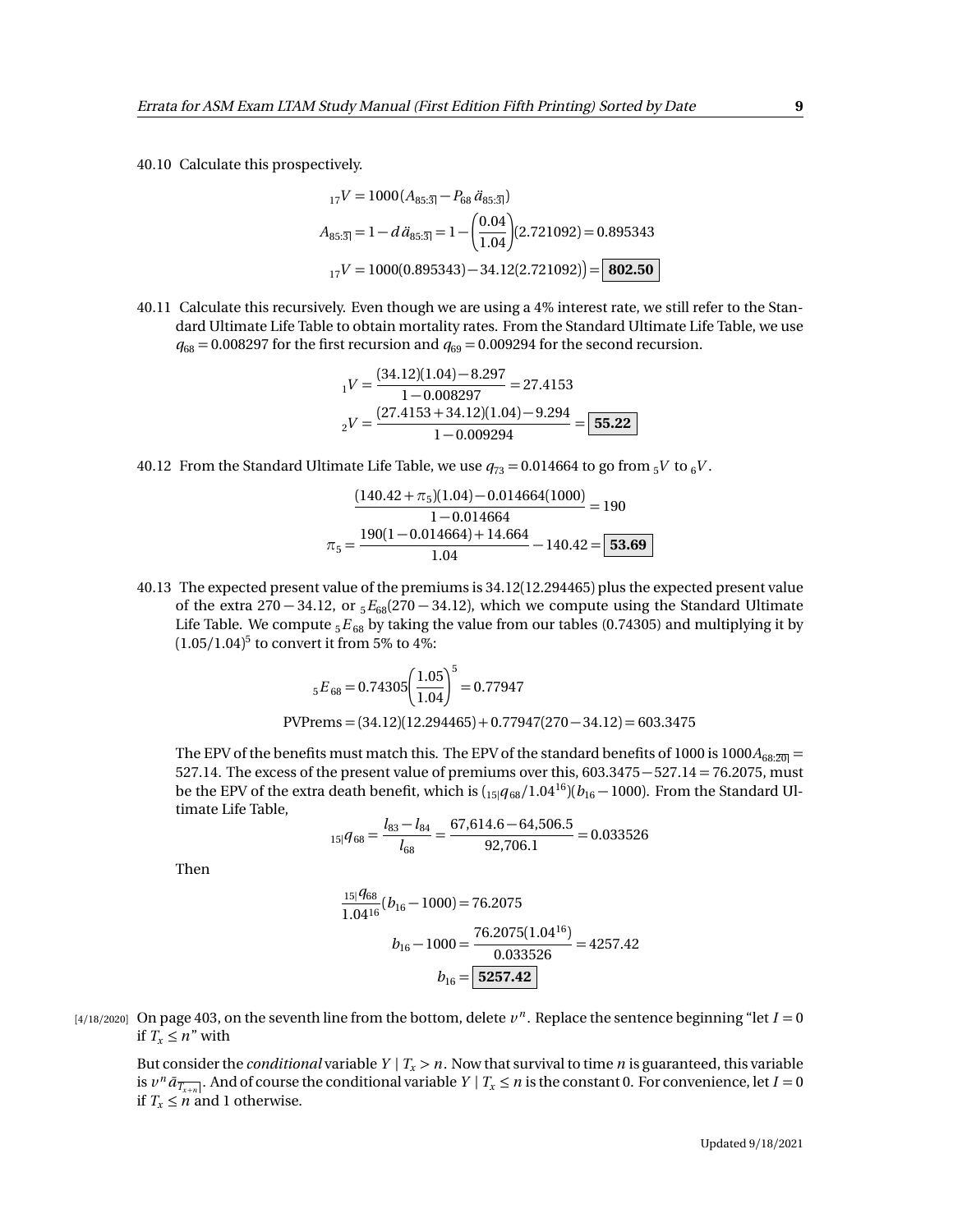On the third line from the bottom, replace  ${}^2\bar{A}_x - \bar{A}_x^2$  with  ${}^2\bar{A}_{x+n} - \bar{A}_{x+n}^2$ . Make the same correction to the third line on page 404.

- $_{[4/18/2020]}$  On page 1835, in the solution to question 2(b), change  $_{5|}\bar{a}_{x}$  to 1000 $_{5|}\bar{a}_{x}.$
- $_{[4/18/2020]}$  On page 1836, in the solution to question 2(c)(ii), on the first and fourth lines, change  $v^5\bar a_{x+5}$  to  $1000v^5\bar a_{x+5}$ .
- [4/11/2020] On page 28, one line below the table, change Var(99, 98) to Var(0.99, 0.98).
- [4/6/2020] On page 1393, in the solution to exercise 73.20, on the fourth line, change −80 to 80.
- [3/31/2020] On page 1378, two lines from the bottom, change "the each" to "each" (delete "the").
- [3/28/2020] On page 1375, on the second line of the page, change "year *t* " with "year *k*".
- [3/24/2020] On page 1359, one line after equation (72.1), change  $a_B(x, t)$  to  $\ddot{a}_B(x, t)$ .
- [3/24/2020] On page 1360, two lines below equation (72.4), change  $(1 + (i^*)^t)$  to  $(1 + i^*)^t$ .
- [3/23/2020] On page 1356, in the solution to exercise 71.13, on the fourth line, change "6%" to "5%".
- [3/22/2020] On page 1354, in the solution to exercise 71.2, on the first line, change "calculating" to "calculated".
- [3/21/2020] On page 1344, two lines after the displayed line ending with the highlighted answer 3116.27, change 1.22194 to 2.66952.
- [3/20/2020] On page 1344, on the fourth line of the solution to Example 71C, change 94.020.3 to 94.579.7.
- [3/13/2020] On page 1327, on the sixth line of the solution to Example 70J, change "retirement" to "withdrawal" twice.
- [3/13/2020] On page 1335, on the sixth line of ths solution to Example 70J, change "retirement" to "withdrawal" twice.
- [3/9/2020] On page 1323, on the first two lines of Example 70G, change "death, withdrawal, disability, and retirement" to "withdrawal, disability, retirement, and death".
- [3/9/2020] On page 1325, on the fifth line, change 17 to 27.
- [3/8/2020] On page 1321, on the first line, add "to" before "estimate".
- [3/7/2020] On page 174, 6 lines above Example 10F, change  $m(x, t + k)$  to  $m(x, t + n)$ .
- [3/7/2020] On page 1319, 3 lines above Section 70.1, delete one of the two "benefit" s.
- $(2/23/2020]$  On page 886, on the third line from the bottom, change  $0.05(\bar{A}^{24}_{x+10}-\bar{A}^{24}_{x+10})$  to  $0.05\bar{A}^{24}_{x+10}$ .
- [2/23/2020] On page 888, four lines from the bottom, change  $p_{x+2}^{(13)}$  to  $p_{x+2}^{13}$ .
- [2/20/2020] On page 886, on the third line, put the subscript  $x$  on  $\tilde{A}^{ij}$ :  $\tilde{A}^{ij}_x$  .
- [2/16/2020] On page 879, on the second line (expression (47.4)), change *a*¨ (12)11  $\frac{(12)11}{x + \frac{k+1}{12} \cdot n - \frac{k}{12}}$  to  $\frac{\ddot{a}^{(12)11}}{x + \frac{k+1}{12}}$  $\left(x+\frac{k+1}{12}:\overline{n-\frac{k+1}{12}}\right)$
- [2/16/2020] On page 883, in Example 47B, change the first answer from 110,800 to 104,800.
- [2/13/2020] On page 1150, in the solution to exercise 60.48, on the last line, change **E**[*X* ] to **E**[*Z* ].
- [2/10/2020] On page 1124, in exercise 60.6, on the second line, change "annual" to "Annual".
- $[2/9/2020]$  On page 1113, in the solution to exercise 59.2, on the first line, change "(iI) and (iii)" to "(i) and (iii)".
- [2/9/2020] On page 1118, on the second line under "Non-independent lives", add a period after the second integral before "For".